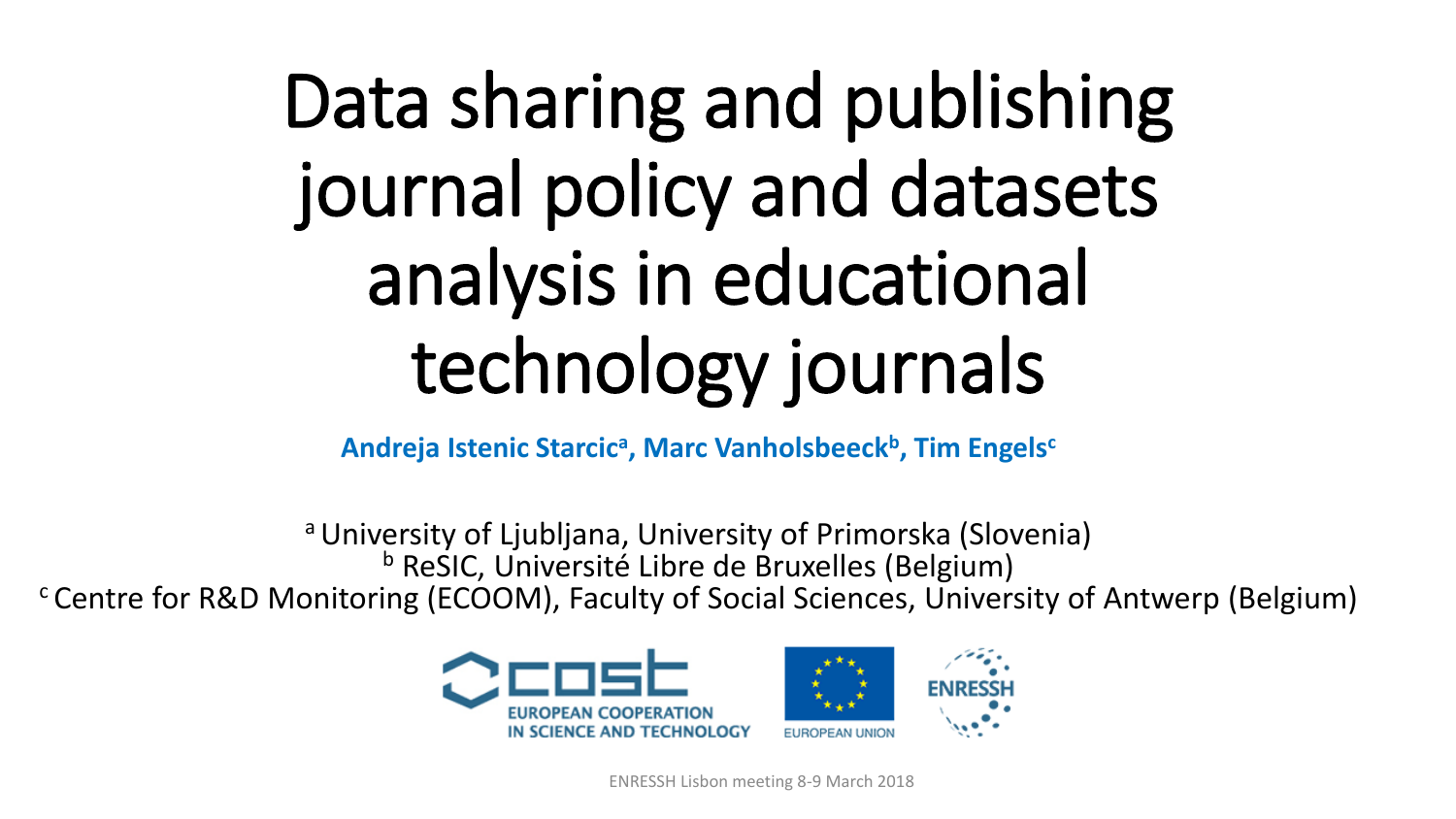## Overview

- ENRESSH Antwerp meeting July 207
- ENRESSH Helsinki meeting November 2017
- 22nd Nordic Workshop on Bibliometric and Research Policy Helsinki 8-10 November 2017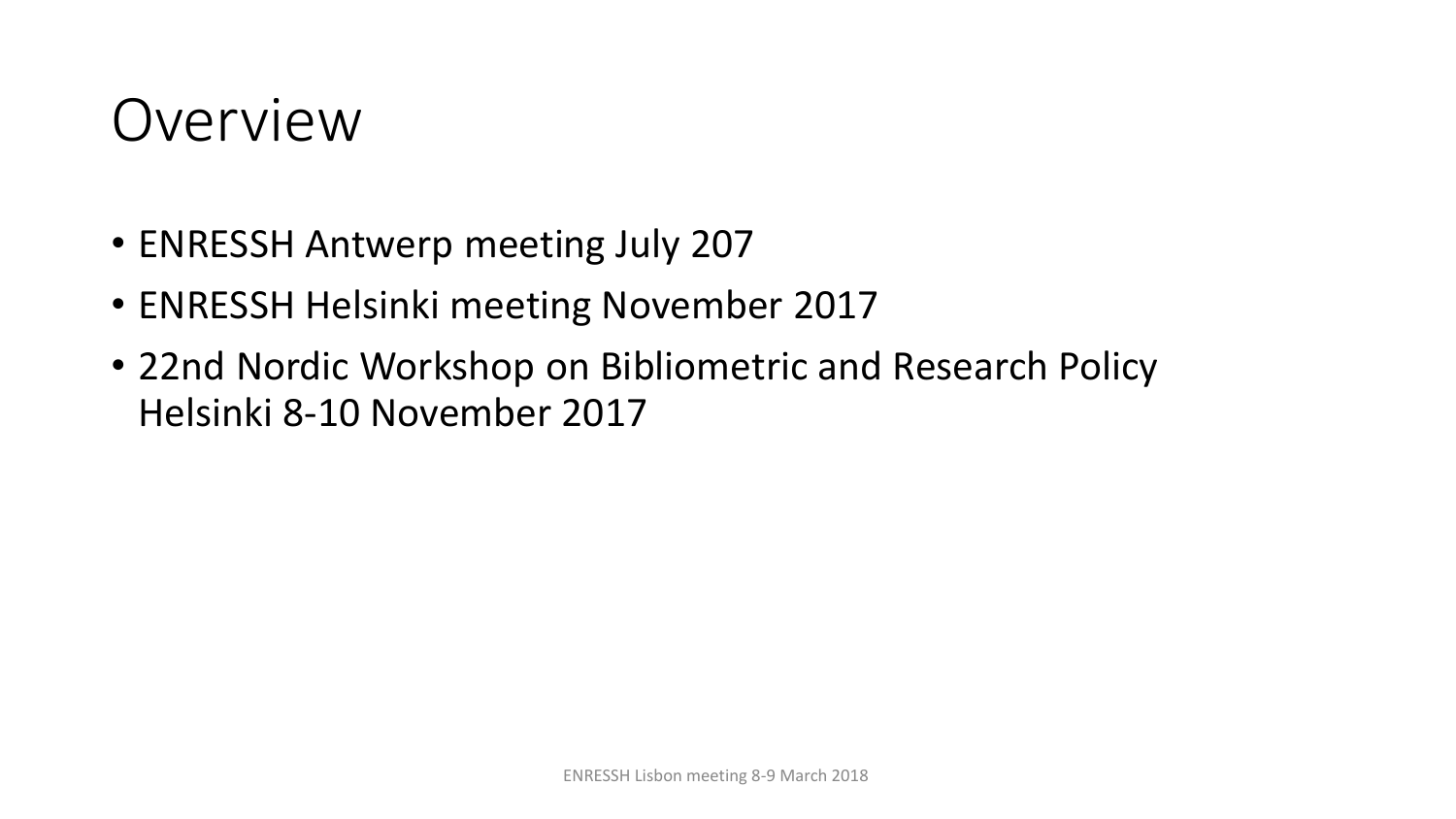**RQ**

What is the current practice in data copy right and licensing?

What is the current practice of data citation and is journal providing guidance?

How do journals in educational technology refer to datasets publishing and sharing policy?

Is there a link between open access journals and open<br>data nolis and open data policy?

ENRESSH Lisbon meeting 8-9 March 2018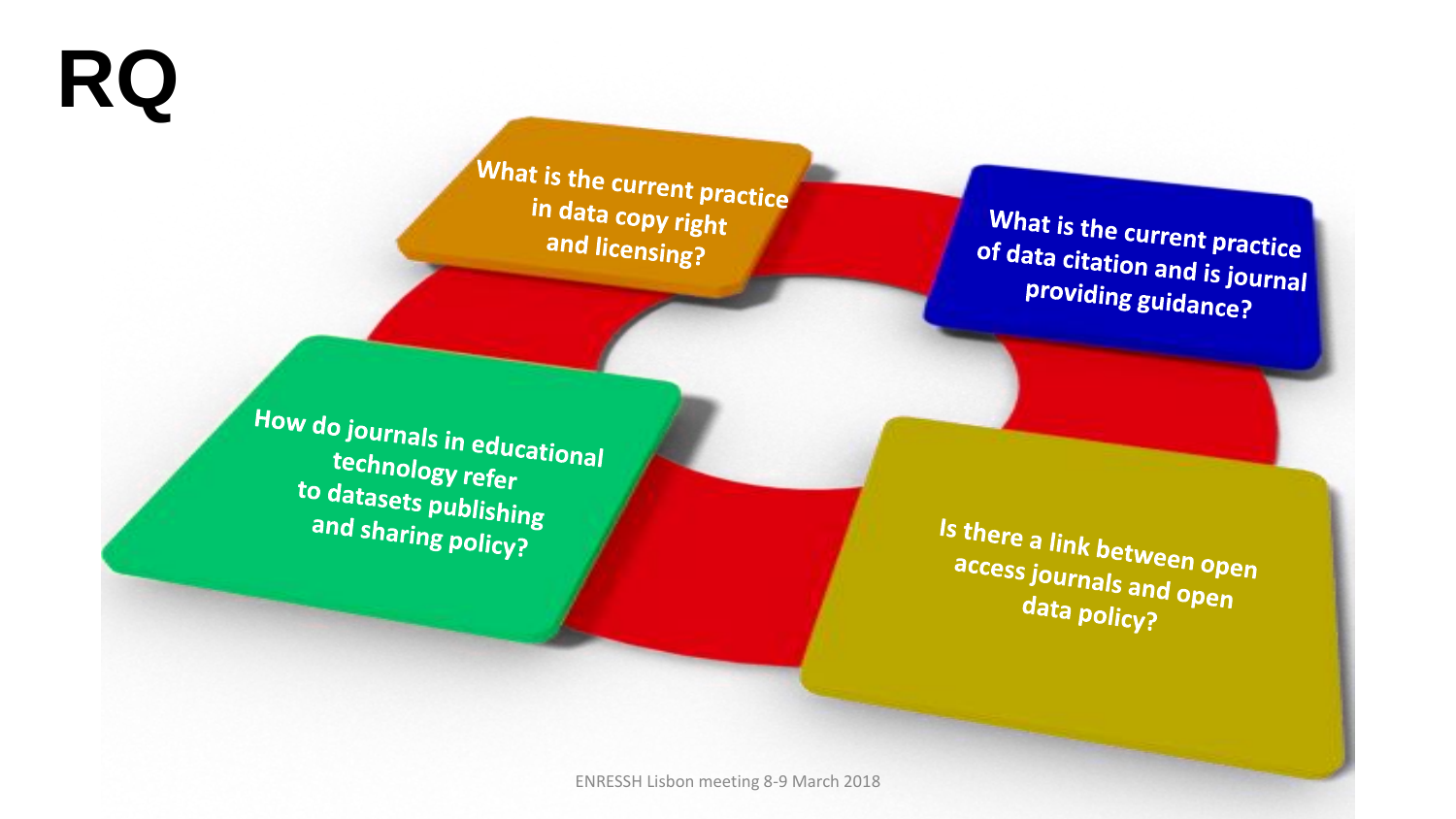## Data sharing and publishing journal policy and datasets analysis in educational technology journals

**The journals' data sharing and publishing policy and how is situated in Educational Technology (EdTech) European policy initiatives are discussed** **The content analysis of EdTech yournals from Finnish list is presented kind of data, data sharing and curation method, data copyright or licensing Embargo period**

**Journal policy regarding the provision of data, a dedicated data replication and verification policy and data sharing policy**

- **- Journals' requirements data sharing - Offering infrastructure & curation method**
- **- Kind of data**
- **- Peer review including data**
- **- DATA JOURNALS**